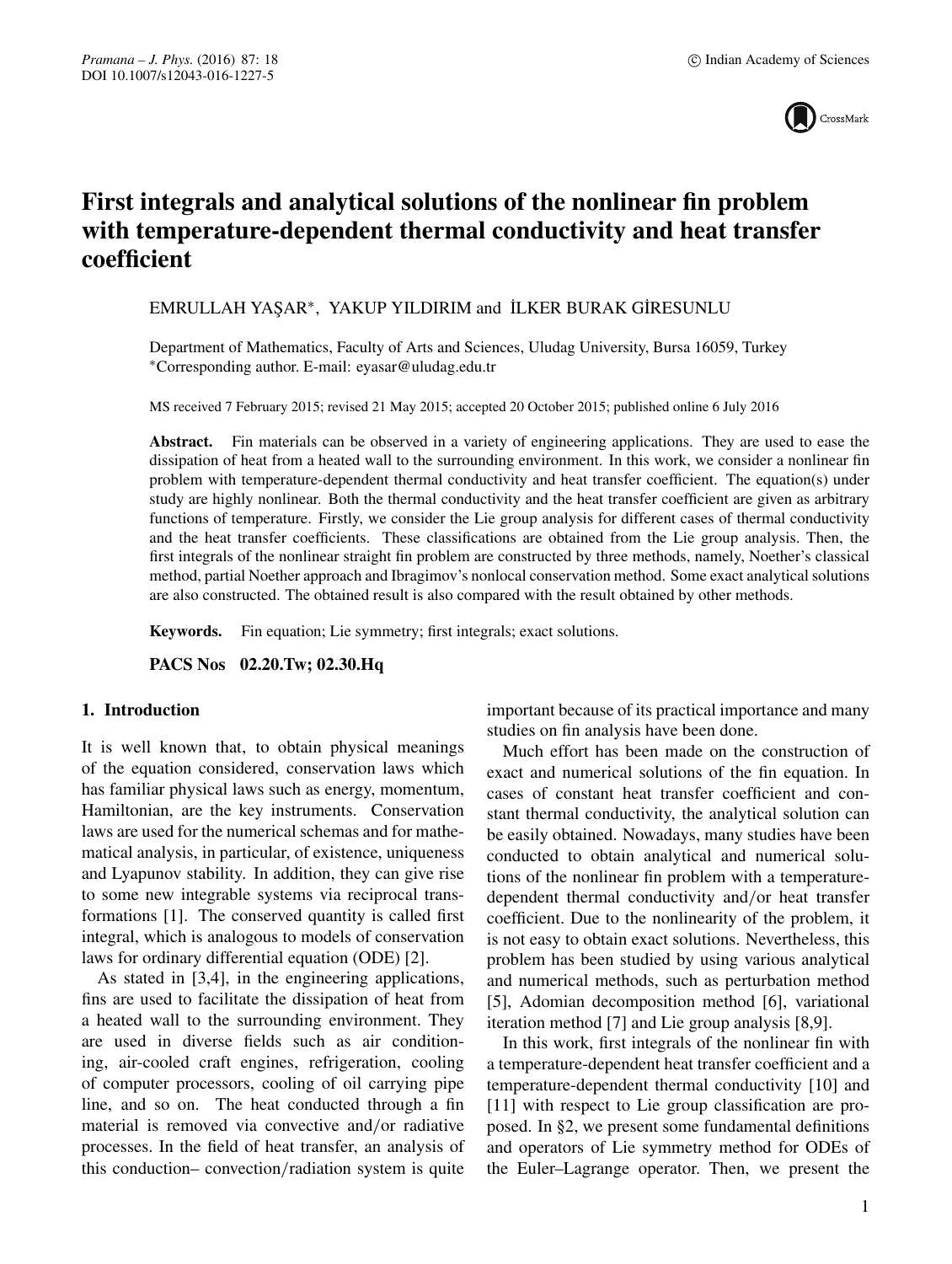Noether's [12], partial Noether's [13] and non-local conservation methods [14–17] for obtaining the first integral of ODEs.

In §3, we present the symmetry analysis, first integrals and exact analytical solutions of the nonlinear fin problem with temperature-dependent thermal conductivity and heat transfer coefficient by the aforementioned three methods. Concluding remarks are summarized in §4.

## **2. Preliminaries**

We first present notation to be used and recall the definitions that appear in [2,13,14,18].

Consider a second-order ODE

$$
E(x, y, y', y'') = 0,
$$
 (1)

where  $x$  is an independent variable and  $y$  is a dependent variable.

The total derivative with respect to  $x$  is

$$
D_x = \frac{\partial}{\partial x} + y' \frac{\partial}{\partial y} + y'' \frac{\partial}{\partial y'} + \cdots
$$
 (2)

We shall use the following basic operators defined in A, the vector space of differential functions.

The Lie–Bäcklund operator  $X$  is defined as

$$
X = \xi \frac{\partial}{\partial x} + \eta \frac{\partial}{\partial y} + \sum_{s \ge 1} \zeta_s \frac{\partial}{\partial y^{(s)}},\tag{3}
$$

where

$$
\zeta_s = D_x(\zeta_{s-1}) - y^{(s)} D_x(\xi), \qquad s \ge 1 \tag{4}
$$

in which  $\zeta_0 = \eta$ .

The Euler operator is given by

$$
\frac{\delta}{\delta y} = \frac{\partial}{\partial y} + \sum_{s \ge 1} (-D_x)^s \frac{\partial}{\partial s^s}.
$$
 (5)

The Noether operator associated with a Lie– Bäcklund operator X is

$$
N = \xi + W \frac{\delta}{\delta y'} + \sum_{s \ge 1} D_x^s(W) \frac{\delta}{\delta y^{(s+1)}},
$$
 (6)

where  $W$  is the Lie characteristic function and is defined by

$$
W = \eta - \xi y'
$$
 (7)

and

$$
\frac{\delta}{\delta y'} = \frac{\partial}{\partial y'} + \sum_{s \ge 1} (-D_x^s) \frac{\partial}{\partial y^{(s+1)}}.
$$
 (8)

A first integral of eq. (1) is a differential function  $I \in \mathcal{A}$ , such that

$$
D_x I_{E=0} = 0.
$$
 (9)

We use the following propositon for obtaining the classical Lagrangians of second-order ODEs.

### PROPOSITION 1

#### *The equation of motion*

$$
y'' + a(x, y)y'^2 + b(x, y)y' + c(x, y) = 0
$$
 (10)

*admits standard Lagrangians*

$$
L = \frac{1}{2}P(x, y)y'^2 + Q(x, y)y' + R(x, y)
$$
 (11)

*if and only if*

$$
b_y = 2a_x. \t\t(12)
$$

*The Euler–Lagrange equation*

$$
\frac{\delta L}{\delta y} = 0\tag{13}
$$

*corresponding to eq.* (11) *is*

$$
y'' + \frac{P_y}{2P}y'^2 + \frac{P_x}{P}y' + \frac{Q_x - R_y}{P} = 0.
$$
 (14)

*There exist some special cases:*

(1)  $P = P(x)$  *and*  $Q \equiv 0$ :

$$
y'' + b(x)y' + c(x, y) = 0 \Rightarrow L
$$
  
=  $\left(\frac{1}{2}y'^2 - \int^y c(x, \xi) d\xi\right) e^{\int^x b(\tau) d\tau}$ . (15)  
(2)  $P = P(y)$  and  $R \equiv 0$ :

$$
y'' + a(y)y'^2 + c(x, y) = 0 \Rightarrow L
$$
  
= 
$$
\left(\frac{1}{2}y'^2 + y'\int^x c(\tau, x)d\tau\right).
$$
 (16)

(3) 
$$
P = P(y)
$$
 and  $Q \equiv 0$ :

$$
y'' + a(y)y'^2 + c(x, y) = 0 \implies L
$$
  
=  $\frac{1}{2}y'^2e^2 \int^y a(\xi) d\xi - \int^y c(x, \xi) e^{2\int^{\xi} a(z)dz} d\xi.$  (17)

#### 2.1 *Noether's method*

A Lie–Bäcklund operator  $X$  is a Noether symmetry generator associated with a Lagrangian L of the Euler– Lagrange differential eq. (13), if there exists a gauge function B such that

$$
X(L) + LD_{x}(\xi) = D_{x}(B).
$$
 (18)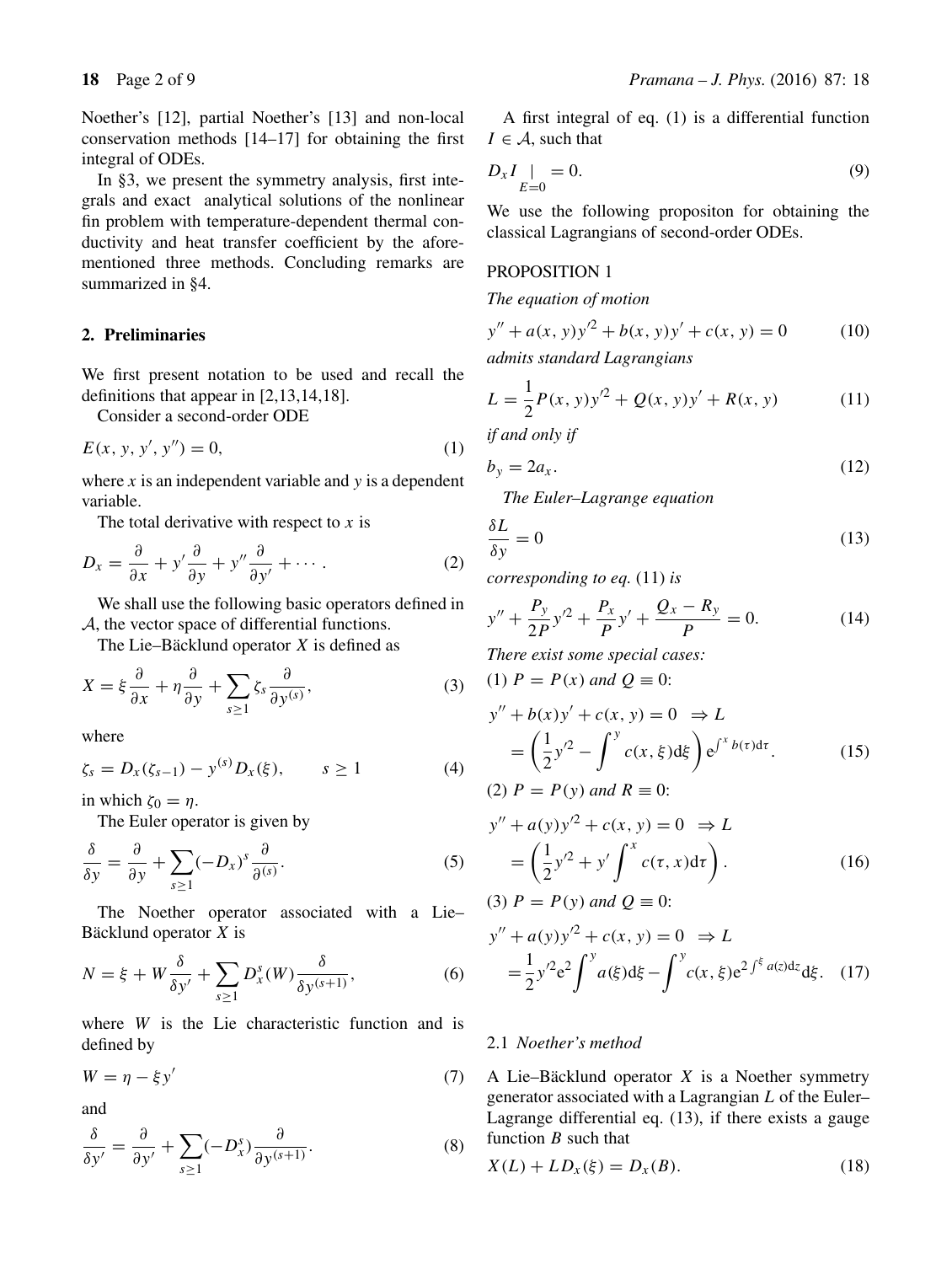For each Noether symmetry generator X associated with a given Lagrangian  $L$  corresponding to the Euler– Lagrange differential equation, there corresponds a function  $I$  known as a first integral and is defined by

$$
I = B - \xi L - W \frac{\delta L}{\delta y'} - \sum_{s \ge 1} D_x^s(W) \frac{\delta L}{\delta y^{(s+1)}}.
$$

The above formulas for the second-order ODEs are

$$
I = B - \xi L - W \left[ \frac{\partial L}{\partial y'} - D_x \left( \frac{\partial L}{\partial y''} \right) \right]
$$

$$
-D_x(W) \frac{\partial L}{\partial y''}.
$$
(19)

#### 2.2 *Partial Noether method*

This method can be applied when the differential equation does not have a known Lagrangian. Suppose that the second-order ODE (1) can be expressed as

$$
E = E_0 + E_1 = 0.
$$
 (20)

A function  $L = L(x, y, y')$  is known as a partial Lagrangian of eq. (20) if

$$
\frac{\delta L}{\delta y} = f E_1 \tag{21}
$$

provided  $E_1 \neq 0$  and  $f \neq 0$ .

The operator  $X$  satisfying

$$
X(L) + LD_x(\xi) = D_x(B) + W \frac{\delta L}{\delta y}
$$
 (22)

is a partial Noether operator corresponding to the partial Lagrangian L.

After finding the partial Lagrangian L, the partial Noether operator  $X$  and gauge function  $B$ , one can use eq. (19) for getting the first integrals of the considered equation.

#### 2.3 *Nonlocal conser*v*ation method*

This method which was developed in 2007 by Ibragimov [14] does not need classical or partial Lagrangian of the underlying equations or systems. It can be applied to equations of any order. Nevertheless, nowadays the method is extended to fractional differential equations [16]. Now, we present a brief description of the method.

Let  $v = v(x)$  be the new dependent variable. The adjoint equation to the second-order ODE (1) is defined by

$$
E^*(x, y, v, y', v', y'', v'') = 0,
$$
\n(23)

where

$$
E^*(x, y, v, y', v', y'', v'') = \frac{\delta(vE)}{\delta y}.
$$
 (24)

Ibragimov [14] showed that the adjoint eq. (24) inherits all the symmetries of eq. (1). In addition, he showed again in [14], every Lie point, Lie–Bäcklund and nonlocal symmetry of eq. (1) yields a first integral consisting of  $(1)$  and the adjoint eq.  $(24)$ . Let L be the formal Lagrangian defined by

$$
L = vE. \tag{25}
$$

Then, the first integrals are given by eq. (19) with the gauge function  $B = 0$ ,

$$
I = \xi L + W \left[ \frac{\partial L}{\partial y'} + D_x \left( \frac{\partial L}{\partial y''} \right) \right] + D_x(W) \frac{\partial L}{\partial y''}. (26)
$$

The first integrals constructed from (26) contain arbitrary solutions  $v$  of the adjoint eq. (24) and, thus, for each solution  $v$ , one has first integrals. To get the local first integrals, one can eliminate such variables, if the original equation is self-adjoint [17].

#### DEFINITION 2

Equation (1) is said to be strictly self-adjoint, if the adjoint eq. (24) becomes equivalent to the original eq. (1) upon the substitution  $v = y$ . Equation (1) is said to be nonlinearly self-adjoint, if the adjoint eq. (24) is satisfied for all solutions  $y$  of eq. (1) upon substituting

$$
v = \phi(x, y) \tag{27}
$$

such that

$$
\phi(x, y) \neq 0. \tag{28}
$$

In other words, the following equation holds:

$$
E^*(x, y, \phi, y', \phi', y'', \phi'') = \lambda E(x, y, y', y''), \quad (29)
$$

where  $\lambda$  is the undetermined coefficient.

## **3. First integrals and exact solutions of the fin equation**

First, we construct mathematical models of the considered problem. We consider a straight fin with a cross-sectional area  $A_c$ . The perimeter and length are given by  $P$  and  $L$ , respectively. The fin material is attached to a fixed base surface of temperature  $T_b$  and extends into a fluid of temperature  $T_a$ . We assume that the thermal conductivity  $k$  and the heat transfer coefficient  $h$  are dependent on the temperature only, i.e.,  $k = k(T)$  and  $h = h(T)$ . The one-dimensional steadystate heat balance equation in dimensional form can be written as [3,4]

$$
A_c \frac{\mathrm{d}}{\mathrm{d}X} \left( k(T) \frac{\mathrm{d}T}{\mathrm{d}X} \right) - Ph(T)(T - T_a) = 0, \qquad 0 < X < L.
$$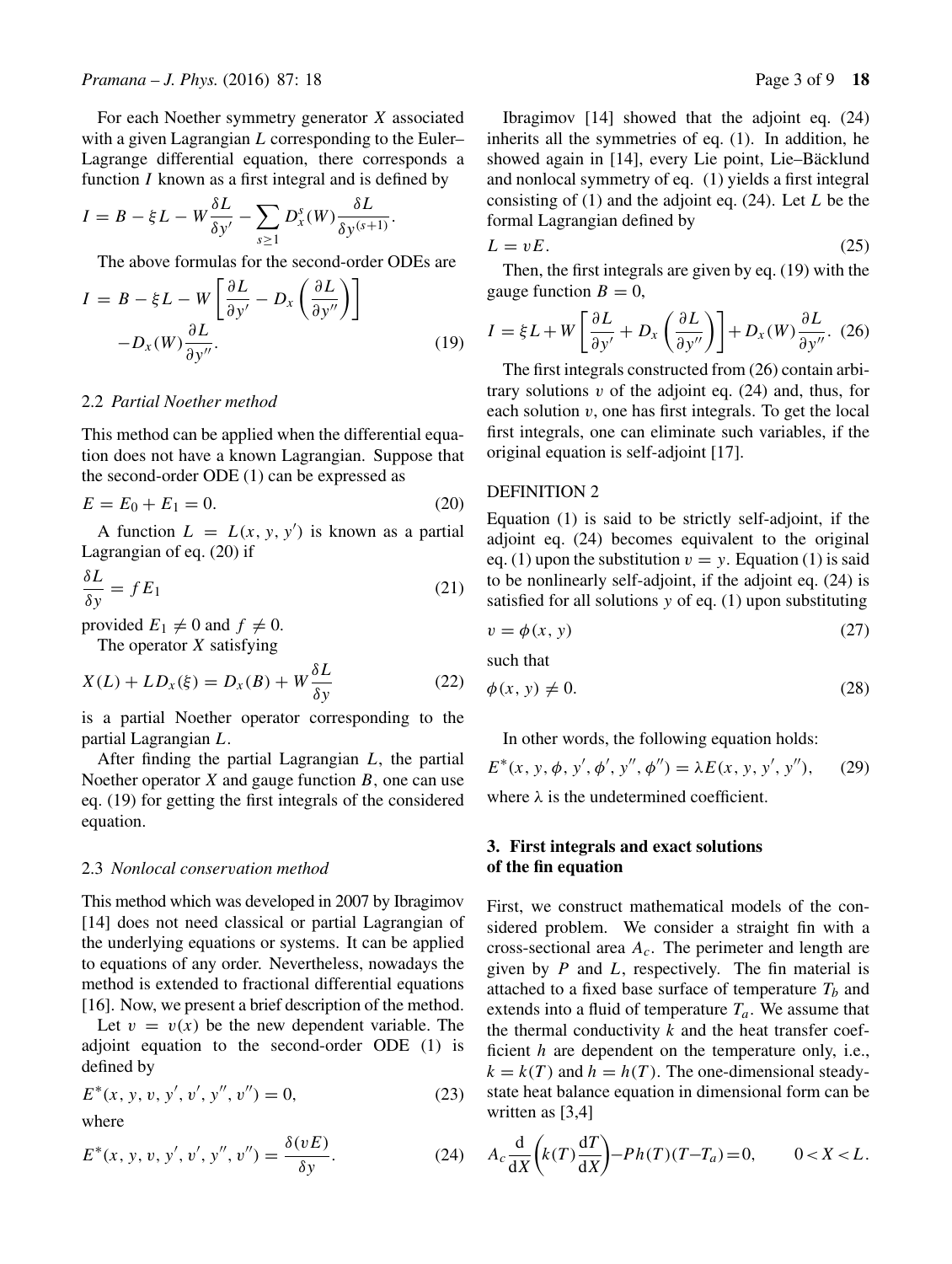For this equation, the related boundary conditions are posed by

$$
T(L) = T_b, \quad \left. \frac{\mathrm{d}T}{\mathrm{d}X} \right|_{X=0} = 0.
$$

Resorting to the dimensionless variables

$$
x = \frac{X}{L}, \quad y = \frac{T - T_a}{T_b - T_a}, \quad H(y) = \frac{h(T)}{h_b},
$$

$$
K(y) = \frac{k(T)}{k_a}, \quad M^2 = \frac{Ph_b L^2}{k_a A_c},
$$

where  $k_a = k(T_a)$ ,  $h_b = h(T_b)$ . The energy equation reads as

$$
y'' + \frac{1}{K} \frac{dK}{dy} (y')^2 = \frac{H}{K}
$$
 (30)

and the boundary conditions become

$$
y(1) = 1,
$$
  $y'(0) = 0,$ 

where  $y = y(x)$  is the temperature function and x is the dimensional spatial variable.

The Lie group analysis of eq. (30) for some special cases was carried out by the authors of [4] and [8]. We consider the most general cases of  $K(y) = ky^n$ and  $H(y) = cy^{n+1} + d$ . The corresponding governing equations and Lie point generators are the following.

*Case* 1*.*  $c = d = 0$ 

For this case, the equation reads as follows:

$$
yy'' + n(y')^2 = 0.
$$
 (31)

The Lie point generators of eq. (31) for this case are as follows:

$$
X_1 = \frac{\partial}{\partial x}, \qquad X_2 = y \frac{\partial}{\partial y}, \qquad X_3 = y^{-n} \frac{\partial}{\partial y},
$$
  
\n
$$
X_4 = x \frac{\partial}{\partial x}, \qquad X_5 = y^{n+1} \frac{\partial}{\partial x}, \qquad X_6 = xy^{-n} \frac{\partial}{\partial y},
$$
  
\n
$$
X_7 = (n+1)x^2 \frac{\partial}{\partial x} + xy \frac{\partial}{\partial y},
$$
  
\n
$$
X_8 = (n+1)xy^{n+1} \frac{\partial}{\partial x} + y^{n+2} \frac{\partial}{\partial y}.
$$
  
\n(32)

*Case* 2*.*  $c = 0$ ,  $d \neq 0$ ,  $n \neq -1$ 

For this case, the equation reads as follows:

$$
ky^{n}y'' + kny^{n-1}(y')^{2} - d = 0.
$$
 (33)

The Lie point generators of eq. (33) for this case are as follows;

$$
X_{1} = \frac{\partial}{\partial x}, \qquad X_{2} = y^{-n} \frac{\partial}{\partial y}, \qquad X_{3} = xy^{-n} \frac{\partial}{\partial y},
$$
  
\n
$$
X_{4} = ((n+1)dx^{2}y^{-n} - 2ky) \frac{\partial}{\partial y},
$$
  
\n
$$
X_{5} = x \frac{\partial}{\partial x} + \frac{d}{k}x^{2}y^{-n} \frac{\partial}{\partial y},
$$
  
\n
$$
X_{6} = y^{n+1} \frac{\partial}{\partial x} - \frac{d}{4k^{2}}x((n+1)dx^{2}y^{-n} - 6ky)
$$
  
\n
$$
X_{7} = \frac{1}{2}x^{2} \frac{\partial}{\partial x} + \frac{x}{4k(n+1)}((n+1)dx^{2}y^{-n} + 2ky) \frac{\partial}{\partial y},
$$
  
\n
$$
X_{8} = \frac{1}{2k}x(-(n+1)dx^{2} + 2ky^{n+1}) \frac{\partial}{\partial x},
$$
  
\n
$$
-\frac{1}{4k^{2}(n+1)}((n+1)^{2}d^{2}x^{4}y^{-n} - 4k^{2}y^{n+2}) \frac{\partial}{\partial y}.
$$
  
\n(34)

*Case* 3*.*  $c \neq 0$ ,  $d = 0$ ,  $n \neq -1$ 

For this case, the equation reads as follows:

$$
ky^{n}y'' + kny^{n-1}(y')^{2} - cy^{n+1} = 0.
$$
 (35)

The Lie point generators of eq. (35) for this case are as follows:

$$
X_1 = \frac{\partial}{\partial x}, \qquad X_2 = y \frac{\partial}{\partial y}, \qquad X_3 = y^{-n} e^{\sqrt{\frac{c(n+1)}{k}}x} \frac{\partial}{\partial y},
$$
  
\n
$$
X_4 = y^{-n} e^{-\sqrt{\frac{c(n+1)}{k}}x} \frac{\partial}{\partial y},
$$
  
\n
$$
X_5 = e^{2\sqrt{\frac{c(n+1)}{k}}x} \frac{\partial}{\partial x} + \sqrt{\frac{c}{k(n+1)}} y e^{2\sqrt{\frac{c(n+1)}{k}}x} \frac{\partial}{\partial y},
$$
  
\n
$$
X_6 = e^{-2\sqrt{\frac{c(n+1)}{k}}x} \frac{\partial}{\partial x} - \sqrt{\frac{c}{k(n+1)}} y e^{-2\sqrt{\frac{c(n+1)}{k}}x} \frac{\partial}{\partial y},
$$
  
\n
$$
X_7 = y^{n+1} e^{\sqrt{\frac{c(n+1)}{k}}x} \frac{\partial}{\partial x} + \sqrt{\frac{c}{k(n+1)}} y^{n+2} e^{\sqrt{\frac{c(n+1)}{k}}x} \frac{\partial}{\partial y},
$$
  
\n
$$
X_8 = y^{n+1} e^{-\sqrt{\frac{c(n+1)}{k}}x} \frac{\partial}{\partial x} - \sqrt{\frac{c}{k(n+1)}} y^{n+2} e^{-\sqrt{\frac{c(n+1)}{k}}x} \frac{\partial}{\partial y}.
$$
  
\n(36)

*Case* 4*.*  $c \neq 0$ ,  $d \neq 0$ ,  $n \neq -1$ 

For this case, the equation reads as follows:

$$
ky^{n}y'' + kny^{n-1}(y')^{2} - cy^{n+1} - d = 0.
$$
 (37)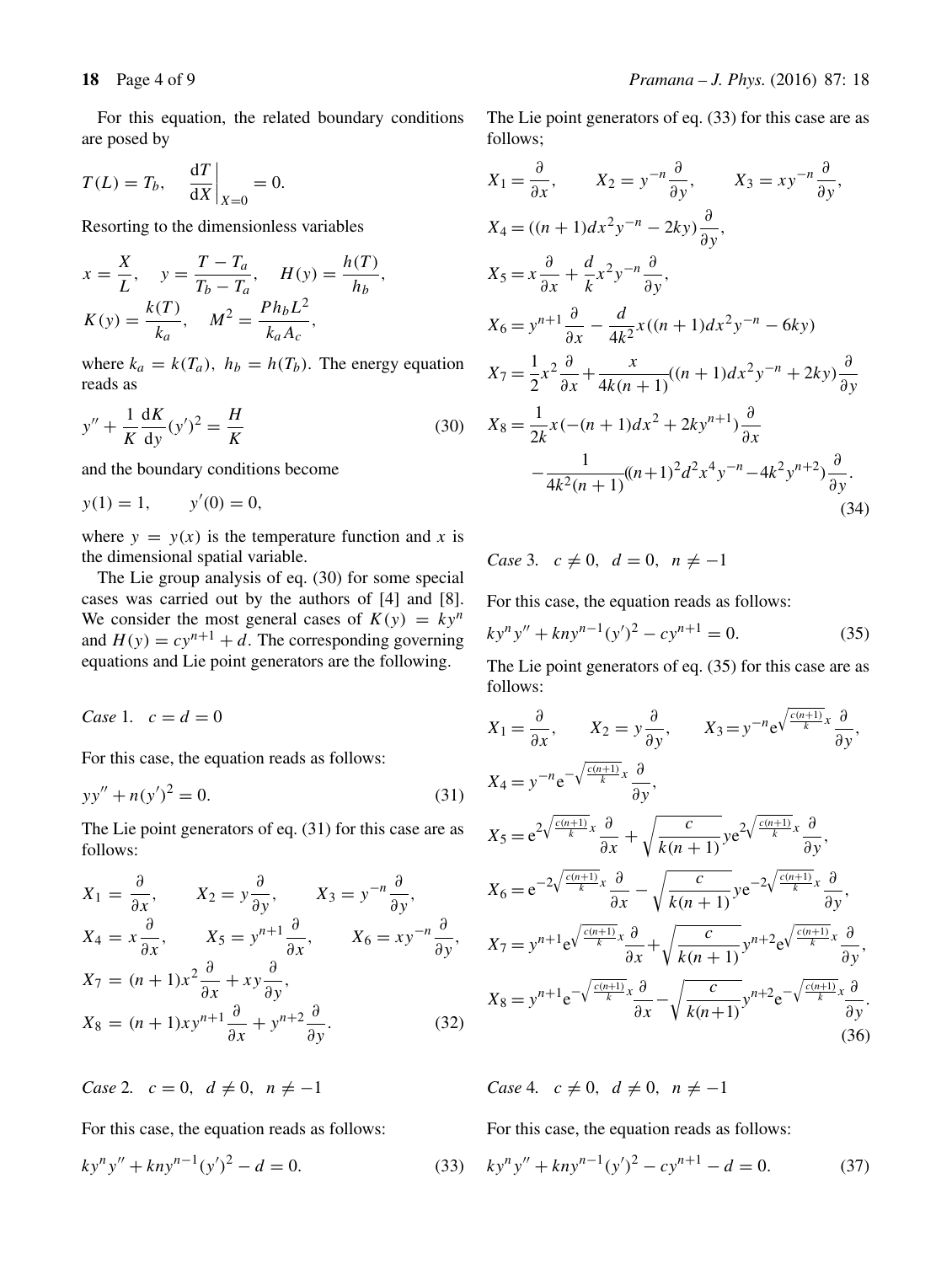The Lie point generators of eq. (37) for this case are as follows:

$$
X_1 = \frac{\partial}{\partial x}, \quad X_2 = (dy^{-n} + cy) \frac{\partial}{\partial y},
$$
  
\n
$$
X_3 = y^{-n} \cosh \sqrt{\frac{c(n+1)}{k}} x \frac{\partial}{\partial y}, \quad X_4 = y^{-n} \sinh \sqrt{\frac{c(n+1)}{k}} x \frac{\partial}{\partial y},
$$
  
\n
$$
X_5 = (cy^{n+1} + d)e^{\sqrt{\frac{c(n+1)}{k}} x} \frac{\partial}{\partial x} + (cy^{n+2} + 2dy)\sqrt{\frac{c}{k(n+1)}} e^{\sqrt{\frac{c(n+1)}{k}} x} \frac{\partial}{\partial y},
$$
  
\n
$$
X_6 = (cy^{n+1} + d)e^{-\sqrt{\frac{c(n+1)}{k}} x} \frac{\partial}{\partial x} - (cy^{n+2} + 2dy)\sqrt{\frac{c}{k(n+1)}} e^{-\sqrt{\frac{c(n+1)}{k}} x} \frac{\partial}{\partial y},
$$
  
\n
$$
X_7 = e^{2\sqrt{\frac{c(n+1)}{k}} x} \frac{\partial}{\partial x} + \frac{cye^{2\sqrt{\frac{c(n+1)}{k}} x} + dy^{-n} \left(\cosh \left(2\sqrt{\frac{c(n+1)}{k}} x\right) + \sinh \left(2\sqrt{\frac{c(n+1)}{k}} x\right)\right)}{\sqrt{ck(n+1)}} \frac{\partial}{\partial y},
$$
  
\n
$$
X_8 = e^{-2\sqrt{\frac{c(n+1)}{k}} x} \frac{\partial}{\partial x} - \frac{cye^{-2\sqrt{\frac{c(n+1)}{k}} x} + dy^{-n} \left(\cosh \left(2\sqrt{\frac{c(n+1)}{k}} x\right) - \sinh \left(2\sqrt{\frac{c(n+1)}{k}} x\right)\right)}{\cosh \left(2\sqrt{\frac{c(n+1)}{k}} x\right)} \frac{\partial}{\partial y}.
$$
  
\n(38)

#### 3.1 *Application of the Noether's approach to eq.* (30)

We first apply classical Noether's approach with detail for Case 4. The results for the other cases can be easily obtained. Using eq. (16), the standard Lagrangian of eq. (37), is as follows:

$$
L = \frac{1}{2}y^{2n}y'^2 - \frac{c}{k}xy^{2n+1}y' - \frac{d}{k}xy^ny'.
$$
 (39)

We note that one can obtain the other distinct Lagrangian function

$$
L = \frac{1}{2}y^{2n}y'^2 + \frac{c}{k(2n+2)}y^{2n+2} + \frac{d}{k(n+1)}y^{n+1}, \tag{40}
$$

using eq. (17). We have not considered eq. (40) as the Lagrangian function of eq. (16) because of its complexness.

We note that only  $X_1$ ,  $X_3$  and  $X_4$  Lie symmetry generators from (38) satisfy the divergence condition (18) associated with Lagrangian function (39). In this case, the corresponding gauge functions of  $X_1, X_3$  and  $X_4$ and Lie characteristic functions are as follows:

$$
B_1 = -\frac{c}{k(2n+2)}y^{2n+2} - \frac{d}{k(n+1)}y^{n+1},
$$

$$
B_3 = (ey^{n+1} + d)
$$
  
\n
$$
\times \left[ \frac{\sinh\left(\sqrt{\frac{c(n+1)}{k}}x\right)}{\sqrt{ck(n+1)}} - \frac{x}{k} \cosh\left(\sqrt{\frac{c(n+1)}{k}}x\right) \right],
$$
  
\n
$$
B_4 = (cy^{n+1} + d) \left[ \frac{\cosh\left(\sqrt{\frac{c(n+1)}{k}}x\right)}{\sqrt{ck(n+1)}} - \frac{x}{k} \sinh\left(\sqrt{\frac{c(n+1)}{k}}x\right) \right],
$$
  
\n
$$
W_1 = -y',
$$
  
\n
$$
W_3 = y^{-n} \cosh\left(\sqrt{\frac{c(n+1)}{k}}x\right),
$$
  
\n
$$
W_4 = y^{-n} \sinh\left(\sqrt{\frac{c(n+1)}{k}}x\right).
$$
\n(41)

Substituting eqs (39) and (41) into eq. (19), we yield the following first integrals:

$$
I_1 = \frac{1}{2}y^{2n}y^{2} - \frac{y^{n+1}}{k(n+1)}\left(\frac{c}{2}y^{n+1} + d\right),
$$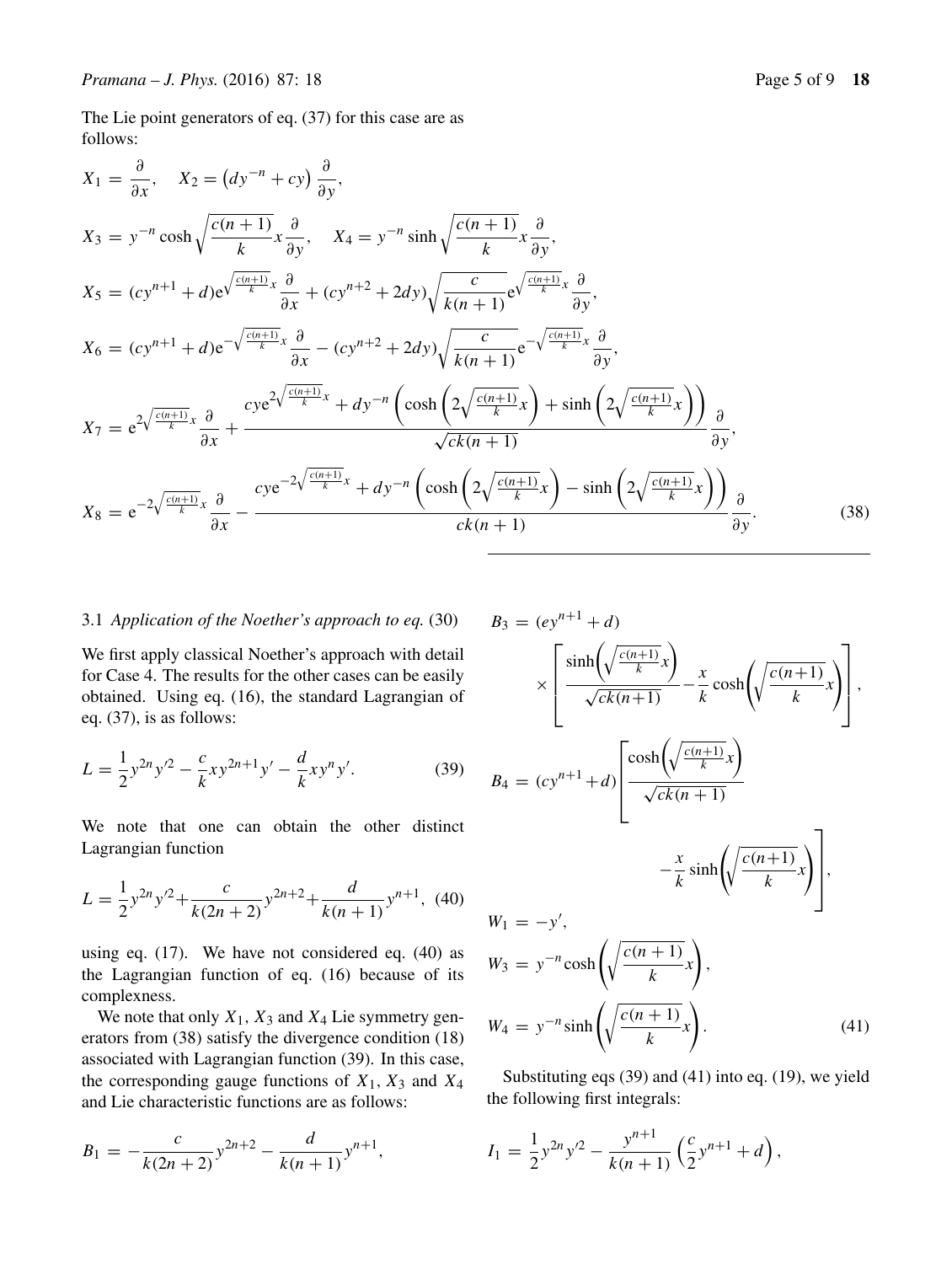$$
I_3 = -y^n y' \cosh\left(\sqrt{\frac{c(n+1)}{k}}x\right)
$$
  
+ 
$$
\frac{cy^{n+1} + d}{\sqrt{ck(n+1)}} \sinh\left(\sqrt{\frac{c(n+1)}{k}}x\right),
$$
  

$$
I_4 = -y^n y' \sinh\left(\sqrt{\frac{c(n+1)}{k}}x\right)
$$
  
+ 
$$
\frac{cy^{n+1} + d}{\sqrt{ck(n+1)}} \cosh\left(\sqrt{\frac{c(n+1)}{k}}x\right).
$$
(42)

The first integral  $I_1$  from (42) with  $n = 1$  coincides exactly with eq. (112) in [9].

*Case* 1*.* We consider for this case the generators in (32). The corresponding Lagrangian, gauge functions and first integrals are as follows:

$$
L = \frac{1}{2} y^{2n} y'^2,
$$
\n(43)

$$
B_1 = 0,
$$
  $B_3 = 0,$   $B_6 = \frac{y^{n+1}}{n+1},$   
 $B_7 = \frac{y^{2n+2}}{2n+2},$  (44)

$$
I_1 = \frac{1}{2} y^{2n} y'^2, \quad I_3 = -y^n y',
$$
  
\n
$$
I_6 = \frac{y^{n+1}}{n+1} - xy^n y',
$$
  
\n
$$
I_7 = \frac{y^{2n+2}}{2n+2} + \frac{(n+1)}{2} x^2 y^{2n} y'^2 - xy^{2n+1} y'. \quad (45)
$$

The first integral  $I_6$  from (45) with  $n = 1$  coincides exactly with eq. (83) in [9].

*Case* 2*.* We consider for this case the generators in (34). The corresponding Lagrangian, gauge functions and first integrals are as follows:

$$
L = \frac{y^{2n}}{2} y'^2 - \frac{d^2}{k^2} xy^n y',
$$
\n
$$
B_1 = -\frac{d}{k(n+1)} y^{n+1},
$$
\n
$$
B_2 = 0,
$$
\n
$$
B_3 = \frac{y^{n+1}}{n+1} - \frac{d}{2k} x^2,
$$
\n
$$
B_7 = \frac{1}{4(n+1)^2} y^{2n+2} - \frac{dx^2}{4k(n+1)} y^{n+1}
$$
\n
$$
-\frac{3d^2 x^4}{16k^2},
$$
\n(47)

$$
I_1 = \frac{1}{2}y^{2n}y'^2 - \frac{d}{k(n+1)}y^{n+1},
$$
  
\n
$$
I_2 = -y^ny' + \frac{d}{k}x,
$$
  
\n
$$
I_3 = -xy^ny' + \frac{y^{n+1}}{n+1} + \frac{d}{2k}x^2,
$$
  
\n
$$
I_7 = \frac{x^2}{4}y^{2n}y'^2 - \left(\frac{d^2}{2k}x^2 + \frac{y^{n+1}}{n+1}\right)\frac{x}{2}y^ny' + \frac{d^2}{16k^2}x^4 + \frac{d}{4k(n+1)}x^2y^{n+1} + \frac{y^{2n+2}}{4(n+1)^2}.
$$
\n(48)

*Case* 3*.* We consider for this case the generators in (36). The corresponding Lagrangian, gauge functions and first integrals are as follows:

$$
L = \frac{1}{2}y^{2n}y'^2 - \frac{c^2}{k^2}xy^{2n+1}y',
$$
(49)  
\n
$$
B_1 = -\frac{c}{2k(n+1)}y^{2n+2},
$$
  
\n
$$
B_3 = \left(\sqrt{\frac{c}{k(n+1)}} - \frac{c}{k}x\right)y^{n+1}e^{\sqrt{\frac{c(n+1)}{k}x}}
$$
  
\n
$$
B_4 = \left(-\sqrt{\frac{c}{k(n+1)}} - \frac{c}{k}x\right)y^{n+1}e^{\sqrt{\frac{c(n+1)}{k}x}}
$$
(50)  
\n
$$
I_1 = -\frac{c^2}{k^2(2n+2)}y^{2n+2} + \frac{1}{2}y^{2n}y'^2,
$$
  
\n
$$
I_3 = \left(\sqrt{\frac{c}{k(n+1)}}y^{n+1} - y^ny'\right)e^{\sqrt{\frac{c(n+1)}{k}x}},
$$
  
\n
$$
I_4 = -\left(\sqrt{\frac{c}{k(n+1)}}y^{n+1} + y^ny'\right)e^{-\sqrt{\frac{c(n+1)}{k}x}}.
$$
(51)

The first integral  $I_4$  from (51) with  $n = 1$  coincides exactly with eq. (103) in [9].

## 3.2 *Application of the partial Noether approach to eq.* (30)

Orhan *et al* [9] obtained the first integrals of Cases 1–3 of the classification by the partial Noether approach. Let us consider the general case eq. (37). Equation (37) admits the partial Lagrangian  $L = (k/2)y^2$  and the corresponding partial Euler–Lagrangian equation is

$$
\frac{\delta L}{\delta y} = -ky'' = \frac{kn}{y}y'^2 - cy - \frac{d}{y^n},\tag{52}
$$

where

$$
\frac{\delta}{\delta y} = \frac{\partial}{\partial y} - D_x \frac{\partial}{\partial y'} + D_x^2 \frac{\partial}{\partial y''} - \dotsb \tag{53}
$$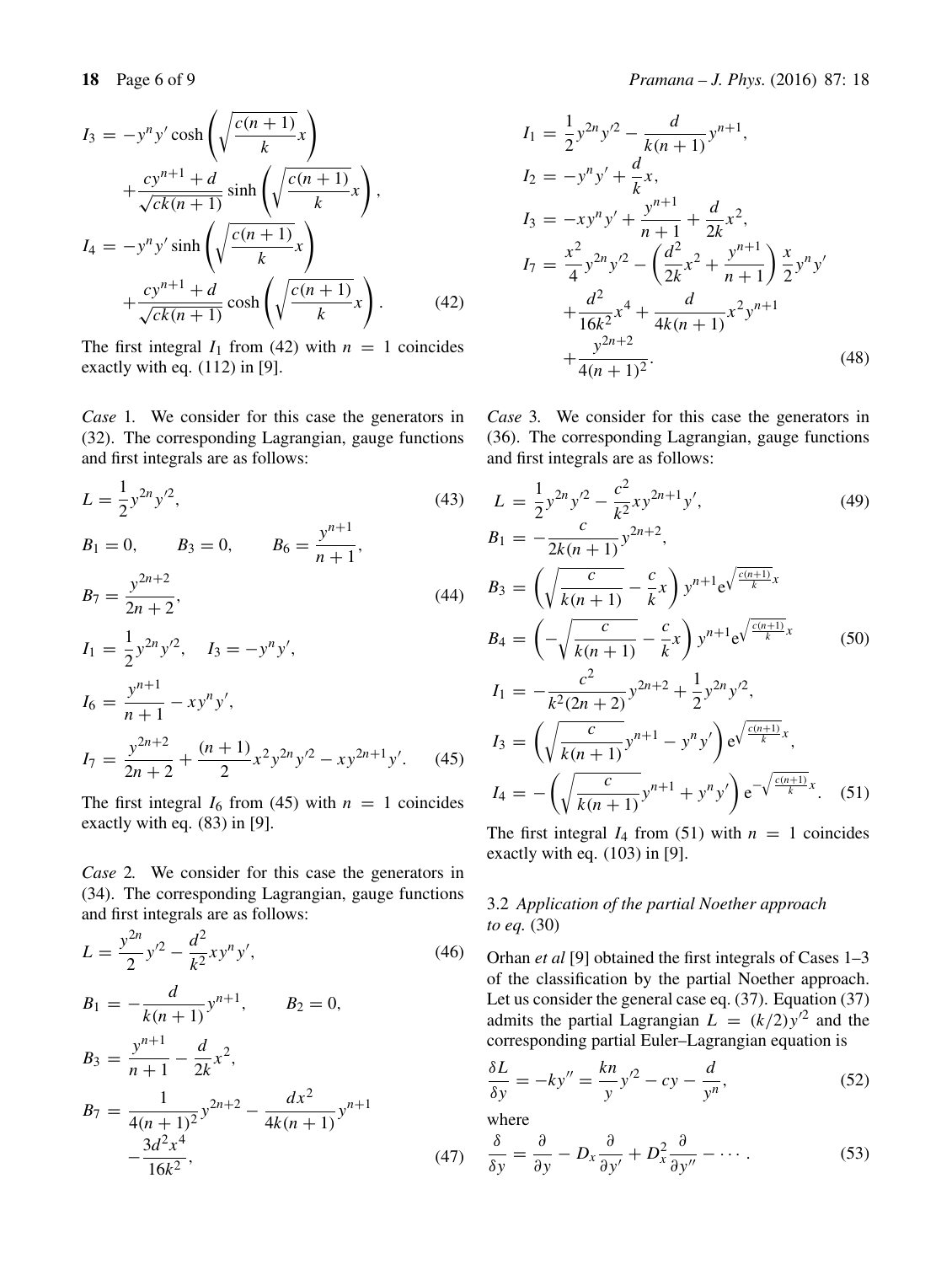The partial Noether operators  $X = \xi(\partial/\partial x) + \eta(\partial/\partial y)$ corresponding to  $L$  satisfy eq. (22); that is,

$$
[\eta_x + y'\eta_y - y'(\xi_x + y'\xi_y)](ky') + \frac{ky'^2}{2}(\xi_x + y'\xi_y)
$$
  
=  $B_x + y'B_y + (\eta - y'\xi) \left(\frac{kny'^2}{y} - cy - \frac{d}{y^n}\right).$  (54)

The usual separation by derivatives of y gives

$$
(y')3: \xi = a(x)y2n,
$$
  
\n
$$
(y')2: \eta = \frac{a'(x)y^{2n+1}}{2n+2} + b(x)y^{n},
$$
  
\n
$$
(y')1: k\eta_x = B_y + cy\xi + \frac{d}{y^n},
$$
  
\n
$$
(y')0: B_x - cy\eta - \frac{d}{y^n}\eta = 0.
$$
\n(55)

Equation (55) yields

$$
B = \frac{ka''(x)}{(2n+2)^2} y^{2n+2} + \frac{kb'(x)}{n+1} y^{n+1} - \frac{ca(x)}{2n+2} y^{2n+2}
$$

$$
-\frac{da(x)}{n+1} y^{n+1} + c(x),
$$

$$
\xi = \left(c_1 + c_2 e^{2\sqrt{\frac{c(n+1)}{k}}x} + c_3 e^{-2\sqrt{\frac{c(n+1)}{k}}x}\right) y^{2n},
$$

$$
\eta = \frac{a'(x)}{2n+2} y^{2n+1} + b(x) y^n.
$$
(56)

Formula (19) with ξ, η and B from eq. (56) yields the first integrals as follows:

$$
I_{1} = -\frac{cy^{2n+2}}{2n+2} - \frac{dy^{n+1}}{n+1} + \frac{ky^{2n}y^{2}}{2},
$$
  
\n
$$
I_{2} = e^{2\sqrt{\frac{c(n+1)}{k}}x} \left(\frac{cy^{2n+2}}{2n+2} + \frac{dy^{n+1}}{n+1} + \frac{d^{2}}{2c(n+1)} + \frac{ky^{2n}y^{2}}{2} - \frac{\sqrt{kc}y^{2n+1}y'}{\sqrt{n+1}} - \frac{d\sqrt{ky}y^{n}y'}{\sqrt{c(n+1)}}\right)
$$
  
\n
$$
I_{3} = e^{-2\sqrt{\frac{c(n+1)}{k}}x} \left(\frac{cy^{2n+2}}{2n+2} + \frac{dy^{n+1}}{n+1} + \frac{d^{2}}{2c(n+1)} + \frac{ky^{2n}y^{2}}{2} + \frac{\sqrt{kc}y^{2n+1}y'}{\sqrt{n+1}} + \frac{d\sqrt{ky}y^{n}y'}{\sqrt{c(n+1)}}\right),
$$
  
\n
$$
I_{4} = e^{\sqrt{\frac{c(n+1)}{k}}x} \left(\frac{\sqrt{kc}y^{n+1}}{\sqrt{n+1}} + \frac{d\sqrt{k}}{\sqrt{c(n+1)}} - ky^{n}y'\right),
$$
  
\n
$$
I_{5} = e^{-\sqrt{\frac{c(n+1)}{k}}x} \left(\frac{\sqrt{kc}y^{n+1}}{\sqrt{n+1}} + \frac{d\sqrt{k}}{\sqrt{c(n+1)}} + ky^{n}y'\right).
$$
 (57)

To the best of our knowledge, the above obtained results have not been reported elsewhere.

## 3.3 *Application of the nonlocal conser*v*ation method to eq.* (30)

We again present the method for Case 4. The adjoint equation for eq. (37) is

$$
E_{\alpha}^{*}(x, y, v, y', v', y'', v'')
$$
  
=  $\frac{\delta}{\delta y} [v(ky^{n}y'' + kny^{n-1}y'^{2} - cy^{n+1} - d)]$  (58)

and this yields

$$
kv'' - c(n+1)v = 0.
$$
 (59)

Substituting  $v = y$  in eq. (59), we conclude that eq. (58) is not self-adjoint. Let  $v = \phi(x, y)$ , then  $v' = \phi_x + \phi_y y'$  and  $v'' = \phi_{xx} + 2\phi_{xy}y' + \phi_y y''$ . Substituting these expressions of v and  $v''$  into (29) and equating the coefficients of y,  $y'$  and  $y''$  to zero, one obtains

$$
v = \phi(x, y) = cy^{n+1} + d.
$$
 (60)

The formal Lagrangian for the system consisting of (37) and (59) is

$$
L = v(ky^n y'' + kny^{n-1}y'^2 - cy^{n+1} - d). \tag{61}
$$

The formal Lagrangian L satisfies

$$
\frac{\delta L}{\delta y} = kv'' - c(n+1)v = 0
$$
  

$$
\frac{\delta L}{\delta v} = ky^{n}y'' + kny^{n-1}y'^{2} - cy^{n+1} - d.
$$
 (62)

Using eq. (26), we obtain the following first integral:

$$
I_1 = kc(n+1)y^{2n}y'^2 - (cy^{n+1} + d)^2
$$
 (63)

for the Lie symmetry generator  $X = \partial/\partial x$  from (38) (with  $\xi = 1$ ,  $\eta = 0$  and  $W = -y'$ ) and Lagrangian (61). For the other Lie symmetry generators, we obtain the following first integrals:

$$
I_2 = 0,
$$
  
\n
$$
I_3 = -kc(n+1)y^n y' \cosh\left(\frac{\sqrt{c}\sqrt{n+1}}{\sqrt{k}}x\right)
$$
  
\n
$$
+\sqrt{k}\sqrt{c}\sqrt{n+1}(cy^{n+1}+d)\sinh\left(\frac{\sqrt{c}\sqrt{n+1}}{\sqrt{k}}x\right),
$$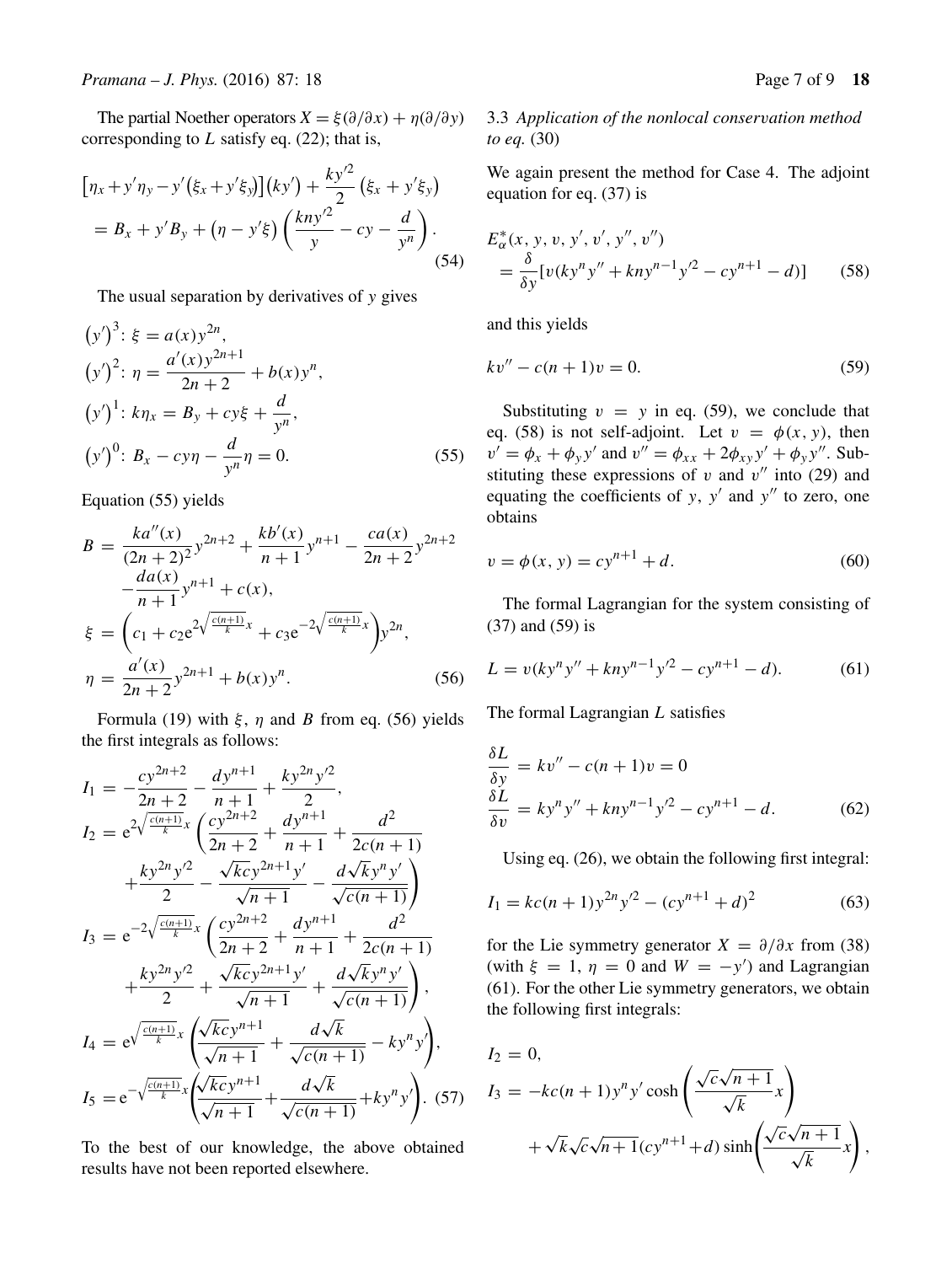$$
I_{4} = -kc(n+1)y^{n}y' \sinh\left(\frac{\sqrt{c}\sqrt{n+1}}{\sqrt{k}}x\right)
$$
  
+  $\sqrt{k}\sqrt{c}\sqrt{n+1}(cy^{n+1}+d)\cosh\left(\frac{\sqrt{c}\sqrt{n+1}}{\sqrt{k}}x\right)$ ,  

$$
I_{5} = d^{2}e^{\frac{\sqrt{c}\sqrt{n+1}}{\sqrt{k}}x}(\sqrt{k}\sqrt{c}\sqrt{n+1}y^{n}y' - cy^{n+1} - d),
$$

$$
I_{6} = -d^{2}e^{\frac{-\sqrt{c}\sqrt{n+1}}{\sqrt{k}}x}(\sqrt{k}\sqrt{c}\sqrt{n+1}y^{n}y' + cy^{n+1} + d),
$$

$$
I_{7} = e^{\frac{2\sqrt{c}\sqrt{n+1}}{\sqrt{k}}x}(kc(n+1)y^{2n}(y')^{2}
$$

$$
-2\sqrt{k}\sqrt{c}\sqrt{n+1}y^{n}y'(cy^{n+1} + d)
$$

$$
+ (cy^{n+1} + d)^{2}),
$$

$$
I_{8} = e^{\frac{-2\sqrt{c}\sqrt{n+1}}{\sqrt{k}}x}(kc(n+1)y^{2n}(y')^{2}
$$

$$
+2\sqrt{k}\sqrt{c}\sqrt{n+1}y^{n}y'(cy^{n+1} + d)
$$

$$
+ (cy^{n+1} + d)^{2}). \qquad (64)
$$

We note that in this case, the first integrals of  $I_3$  and  $I_4$  coincide exactly with the first integrals of  $I_3$  and  $I_4$  which is obtained by Noether's method. In addition,  $I_5$ ,  $I_6$ ,  $I_7$  and  $I_8$  coincide exactly with the first integrals of  $I_4$ ,  $I_5$ ,  $I_2$  and  $I_3$ , which are obtained by the partial Lagrangian approach, respectively.

If one considers for instance, the first integral of  $I_5$ from (64) (with  $n = 1$ ), we deduce that the following exact analytical solution (we assume that the first integration constant specifically equals to zero)

$$
y(x) = \pm \frac{\sqrt{c\left(C_1 c \exp(\frac{\sqrt{2c}x}{\sqrt{k}}) - d\right)}}{c},\tag{65}
$$

where  $C_1$  is a constant. In the following, we demonstrate only the results corresponding to other cases:

*Case* 1*.*

$$
I_1 = I_3 = 0,
$$
  
\n
$$
I_2 = (n+1)y^n y',
$$
  
\n
$$
I_4 = -y^n y',
$$
  
\n
$$
I_5 = -(n+1)y^{2n} y'^2,
$$
  
\n
$$
I_6 = 1,
$$
  
\n
$$
I_7 = -(n+1)xy^n y' + y^{n+1},
$$
  
\n
$$
I_8 = (n+1)y^{2n+1} - (n+1)^2 xy^{2n} y'^2.
$$
\n(66)

If we take the first integral of  $I_7$  from (66), we obtain the following exact analytical solution (we assume that the first integration constant specifically equals zero)

$$
y(x) = C_1 x^{1/(n+1)},
$$
\n(67)

where  $C_1$  is a constant.

Case 2.  
\n
$$
I_1 = -d
$$
,  
\n $I_2 = 0$ ,  
\n $I_3 = k$ ,  
\n $I_4 = -2k(n + 1)(ky^n y' - dx)$ ,  
\n $I_5 = -ky^n y' + dx$ ,  
\n $I_6 = -k(n + 1)y^{2n}(y')^2 + \frac{3(n + 1)dx y^n y'}{2} + \frac{dy^{n+1}}{2}$   
\n $-\frac{3d^2(n + 1)x^2}{4k}$ ,  
\n $I_7 = -\frac{kxy^n y'}{2} + \frac{ky^{n+1}}{2(n + 1)} + \frac{dx^2}{4}$ ,  
\n $I_8 = -k(n + 1)xy^{2n}(y')^2 + ky^{2n+1}y'$   
\n $+\frac{3(n + 1)dx^2y^n y'}{2} - \frac{(n + 1)d^2x^3}{2k} - dx y^{n+1}$ . (68)

If we take the first integral of  $I_8$  from (68) (with  $n = 1$ ), we get the following exact analytical solution (we assume that the first integration constant specifically equals zero).

$$
y(x) = \pm \frac{\sqrt{k(dx^2 + C_1k)}}{k},
$$
  
where  $C_1$  is a constant. (69)

Case 3.  
\n
$$
I_{1} = ky^{2n}y'^{2} - \frac{cy^{2n+2}}{n+1},
$$
\n
$$
I_{2} = I_{7} = I_{8} = 0,
$$
\n
$$
I_{3} = e^{\sqrt{\frac{c(n+1)}{k}}x} \left(-ky^{n}y' + \frac{\sqrt{kc}y^{n+1}}{\sqrt{n+1}}\right),
$$
\n
$$
I_{4} = e^{-\sqrt{\frac{c(n+1)}{k}}x} \left(-ky^{n}y' - \frac{\sqrt{kc}y^{n+1}}{\sqrt{n+1}}\right),
$$
\n
$$
I_{5} = e^{2\sqrt{\frac{c(n+1)}{k}}x} \left(ky^{2n}y'^{2} - \frac{2\sqrt{kc}y^{2n+2}y'}{\sqrt{n+1}} + \frac{cy^{2n+2}}{n+1}\right),
$$
\n
$$
I_{6} = e^{-2\sqrt{\frac{c(n+1)}{k}}x} \left(ky^{2n}y'^{2} + \frac{2\sqrt{kc}y^{2n+2}y'}{\sqrt{n+1}} + \frac{cy^{2n+2}}{n+1}\right).
$$
\n(70)

If we take the first integral of  $I_5$  from (70) (with  $n = 1$ , we yield the following exact analytical solution (we assume that the first integration constant specifically equals zero):

$$
y(x) = \exp\left(\frac{\frac{1}{2}\sqrt{2c}(x - C_1)}{\sqrt{k}}\right).
$$
  
where  $C_1$  is a constant. (71)